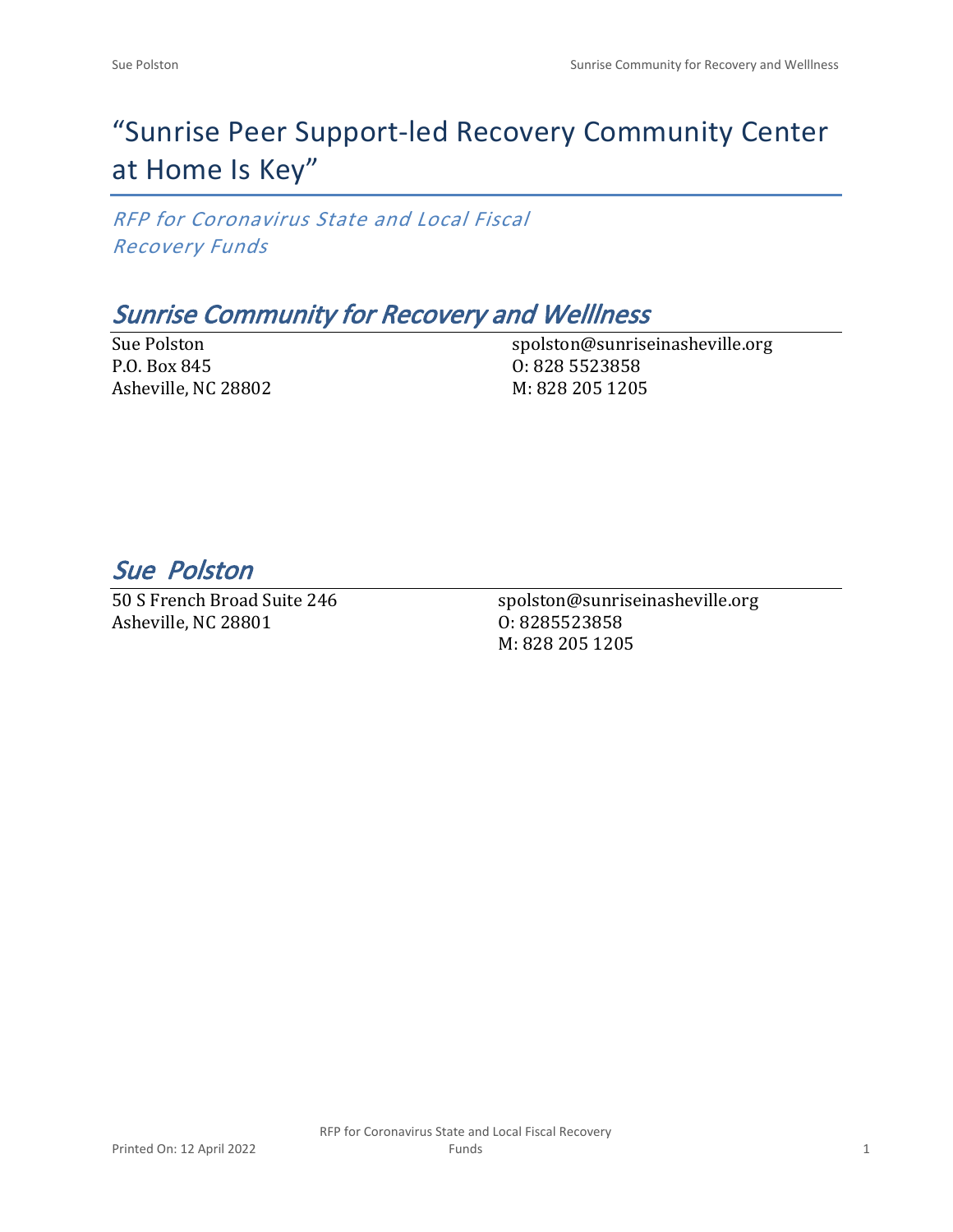## Application Form

## *Question Group*

Buncombe County requests proposals for projects to help the community recover from and respond to COVID-19 and its negative economic impacts.

Buncombe County has been awarded \$50,733,290 in Coronavirus State and Local Fiscal Recovery Funds (Recovery Funding), as part of the American Rescue Plan Act. To date, Buncombe County has awarded projects totaling \$23,093,499, leaving a balance of \$27,639,791 available to award.

Visit [http://www.buncombecounty.org/recoveryfundinghttp://www.buncombecounty.org/recoveryfundingwww.b](http://www.buncombecounty.org/recoveryfunding) [uncombecounty.org/recoveryfundinghttp://www.buncombecounty.org/recoveryfundinghttp://www.buncombeco](http://www.buncombecounty.org/recoveryfunding) [unty.org/recoveryfundinghttp://www.buncombecounty.org/recoveryfundinghttp://www.buncombecounty.org/re](http://www.buncombecounty.org/recoveryfunding) [coveryfunding](http://www.buncombecounty.org/recoveryfunding) for details.

This infusion of federal resources is intended to help turn the tide on the pandemic, address its economic fallout, and lay the foundation for a strong and equitable recovery.

Buncombe County is committed to investing these funds in projects that:

- Align to county strategic plan and community priorities
- Support equitable outcomes for most impacted populations
- Leverage and align with other governmental funding sources
- Make best use of this one-time infusion of resources
- Have a lasting impact

Proposals shall be submitted in accordance with the terms and conditions of this RFP and any addenda issued hereto.

Click [here](https://www.buncombecounty.org/common/purchasing/Buncombe%20Recovery%20Funding%20RFP%202022.pdf) for the full terms and conditions of the RFP

#### **Organization Type\***

Nonprofit

#### **Nonprofit documentation**

If nonprofit, attach IRS Determination Letter or other proof of nonprofit status.

IRS Non Profit status letter SUNRISE.pdf

### **Name of Project.\***

"Sunrise Peer Support-led Recovery Community Center at Home Is Key"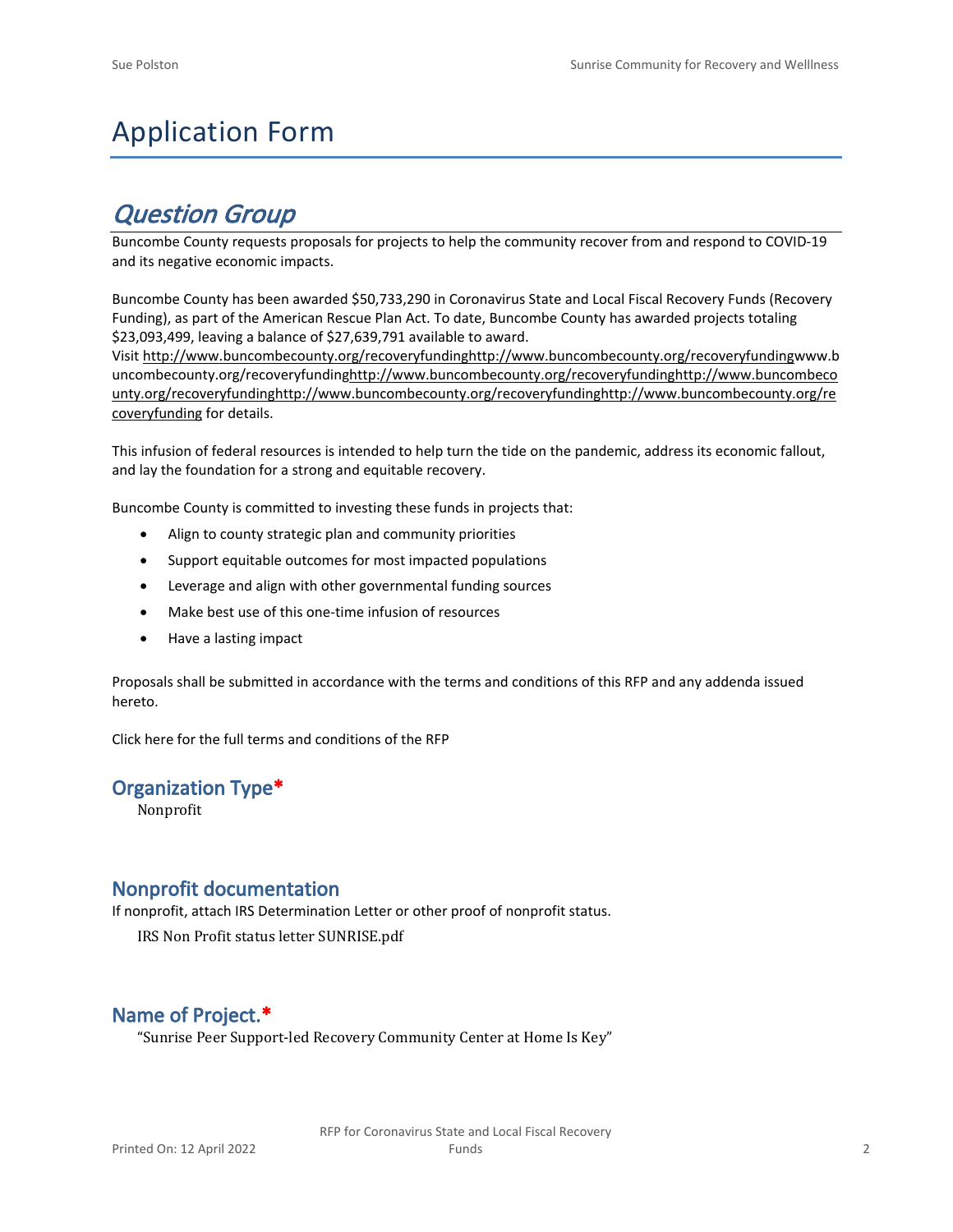#### **New/Updated Proposal\***

Is this a new project proposal or an updated version of a proposal submitted during the earlier (July 2021) Recovery Funding RFP?

Updated version of previously submitted proposal

#### **Amount of Funds Requested\***

\$862,251.00

#### **Category\***

Please select one:

- Affordable Housing
- Aging/Older Adults
- Business Support/Economic Development
- Environmental/Climate
- Homelessness
- K-12 Education
- Infrastructure and/or Broadband
- Mental Health/Substance Use
- NC Pre-K Expansion
- Workforce

Enhance behavioral and mental health services

#### **Brief Project Description\***

Provide a short summary of your proposed project.

Sunrise Community for Recovery and Wellness, Inc. (Sunrise) in Buncombe County, North Carolina, is a non-profit 501(c)(3). We are proposing to create and run a Peer Support Specialist (PSS)-led Recovery Community Center (RCC) at Home Is Key. This is a permanent supportive housing site for 85 chronically unsheltered individuals slated to open in Dec. 2022 by Homeward Bound of WNC (Homeward Bound).

Our mission at Sunrise is to empower individuals and communities to manage and overcome substance use and mental health challenges. Our RCC at Home Is Key will assist residents seeking recovery for substance use and/or co-occurring mental health, and those with re-entry challenges. Through the valuable lived experience of our Peer Support Specialists (PSS), we will provide daily groups, individual peer support, education and training, referrals, resource linkage, and volunteer opportunities, all focused on building healthier and more sustainable recovery lifestyles.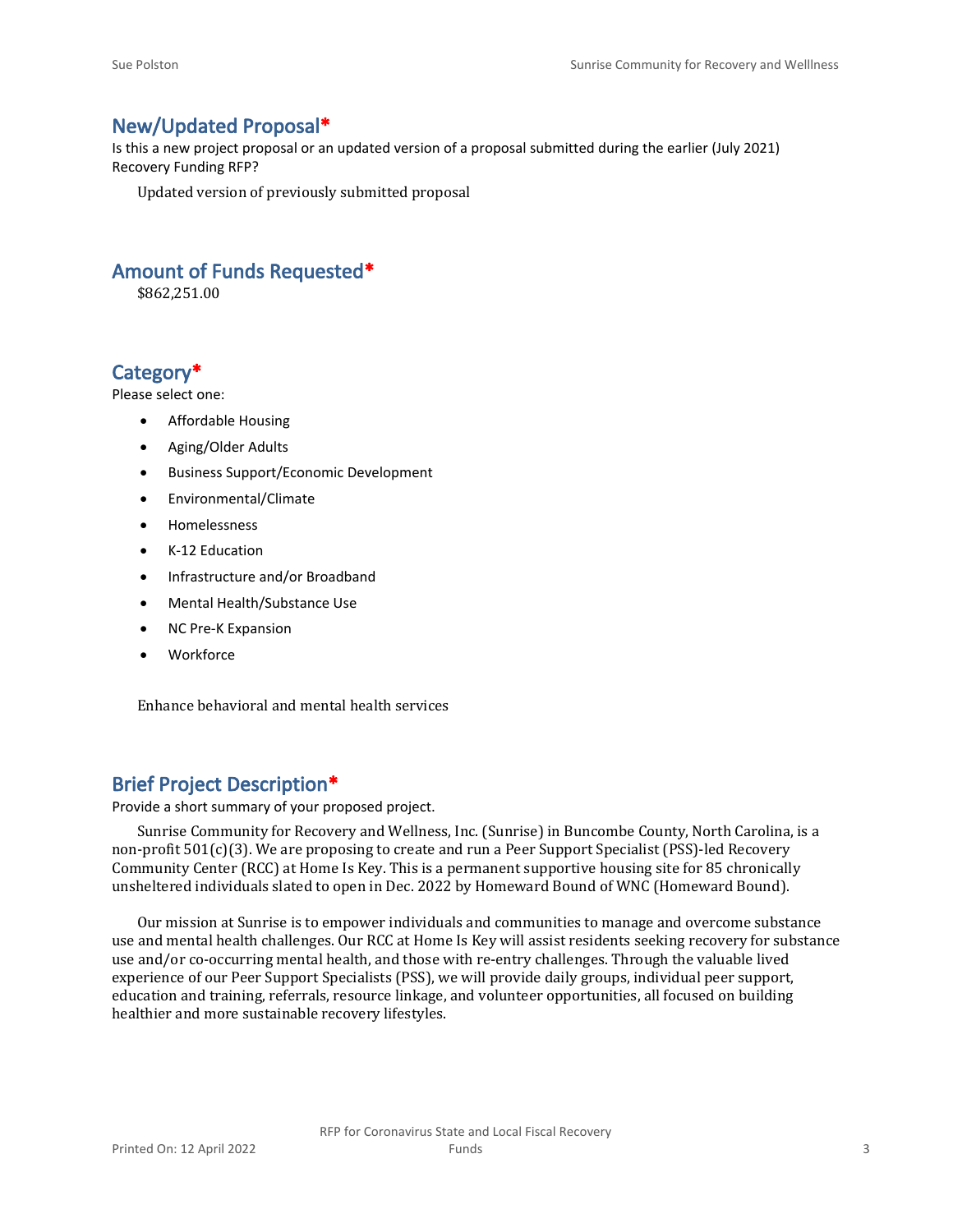#### **Project Plan\***

Explain how the project will be structured and implemented, including timeframe.

Sunrise Peer Support Specialists (PSS) will create and operate a PSS-led Recovery Community Center (RCC) at the Home Is Key permanent supportive housing site.

Prior to the Dec. 2022 Home Is Key opening, Sunrise will participate in meetings and planning with Homeward Bound to coordinate strategic timelines, ensuring readiness for launch. This will include inperson/virtual meetings, technical advice, site visits, and collaboration on physical-space for activities and services.

Sunrise will utilize our RCC coordinator prior to the Home Is Key opening to manage the final steps of program implementation and operation, including:

Staffing – 4 full-time equivalent (FTE) PSSs + 1 part-time PSS Coordinator +1 part-time Operations Director

Hours – Mon-Fri 8 hrs/day (possible weekend PSSs to support/enhance cohesion and stability). Initial start/end times (e.g., 9am-5pm) may be adjusted (e.g., 11am-7pm) to best serve participants. Our PSSs always work in pairs to ensure safety and security for one another and for participants.

Home Is Key residents will have access to regularly scheduled cost-free recovery and wellness groups daily (in-person and virtual). Groups will follow Sunrise's existing schedules for Zoom, along with a daily group on-site. We will offer individual peer support for assisting residents in accessing and navigating community resources. These may include resume building, job applications, HepC/HIV/STD testing, volunteer opportunities, recovery events, and education and training.

Our PSS-led RCC will help create a safe place for Home Is Key residents to interact with others. RCC services will provide a sense of connection and create opportunities for residents to form healthy natural supports. They will develop social relationships, reconnect to primary care and mental health services (which likely lapsed or were greatly reduced during COVID-19), and get involved in recovery. Access to these services is crucial to the overall health and wellbeing of Home Is Key residents. This will align with current goals of the city and county and broader WNC region as we seek to support the fragile, chronically unsheltered people facing substance use and mental health challenges. Special attention will be focused on racial and cultural disparities.

Sunrise will offer Peer University and Recovery Coach Academy for those interested in volunteering or training (including initial shadowing as volunteers, paid internships, and potential PSS certification training and hours).

#### **Statement of Need\***

Describe the need that this project will address. Include data to demonstrate the need, and cite the source of the data.

In Buncombe County, 31% of the unsheltered have serious mental health, 27% experience substance use disorders, and 19% are domestic violence victims.1

Asheville's 2021 Point-in-Time (PIT) count showed 527 homeless in the area on any given night.2 The PIT count also revealed a 78% increase from 2020-2021 in those staying in unsheltered settings (sleeping outside in streets or encampments), representing over a fifth of the total homeless population.2,4

Homeward Bound listed 225 chronically unsheltered in 2021.3 These are the most vulnerable with the greatest need for permanent housing and the fewest opportunities for access. Many have lived outside for years and have mental illness, substance use, and chronic health issues, often with histories of interacting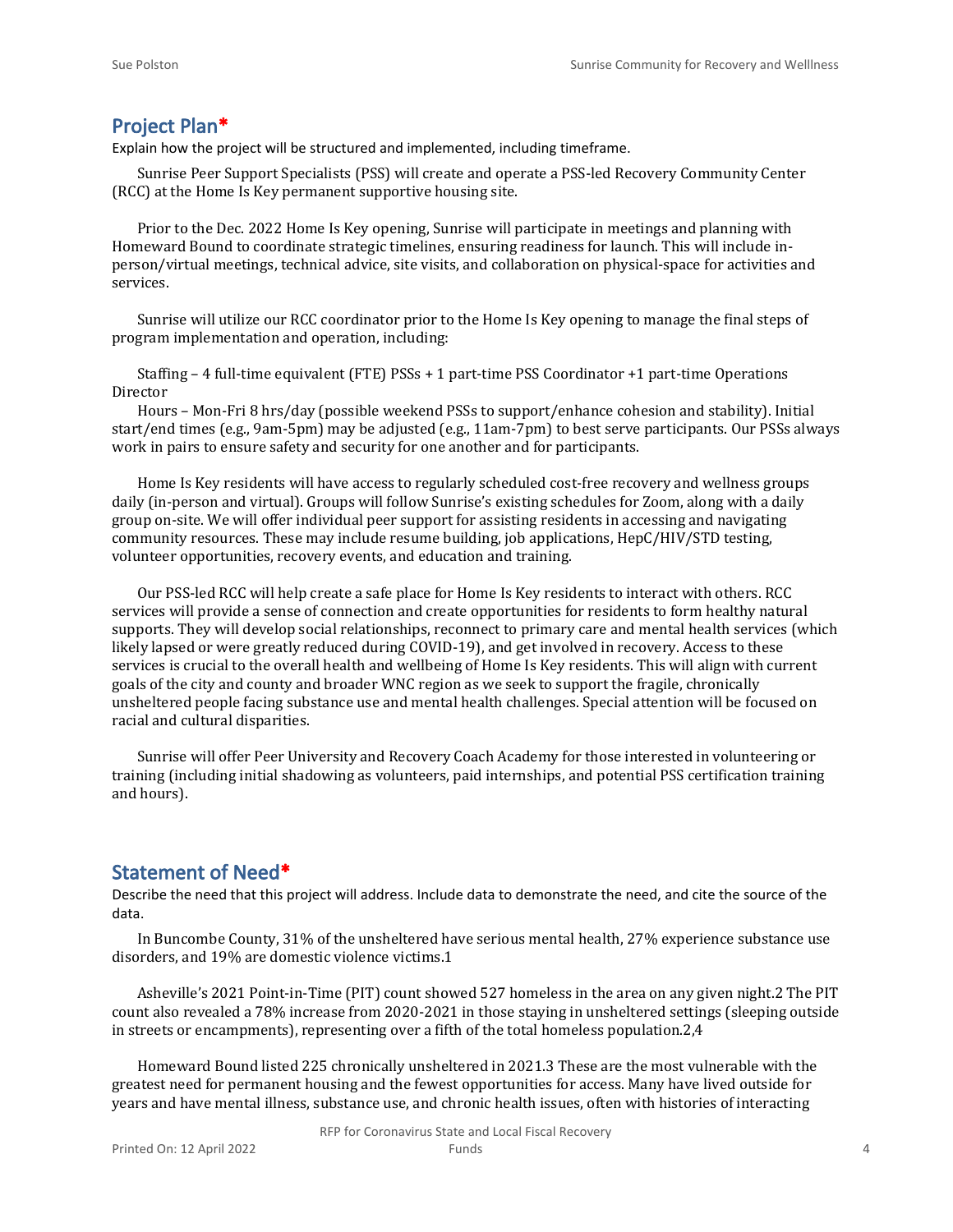with public safety and healthcare systems due to behaviors related to living outside (staying on unfit or undesignated property, public intoxication, shoplifting, etc.).3

With integrated services, Home Is Key projects the annual cost of caring for 85 residents may be reduced from \$3-4 million to approximately \$1 million.3 As part of the integrated services, our RCC will promote safety and cohesiveness, contributing to the lowered need for expensive resources. Peer support models help cost-effectively reduce justice system involvement, hospitalizations, and relapse risk for folks with substance use/mental health issues, while improving housing stability, treatment retention, and social connections.5 Our own outcomes have shown decreases in substance use, court/jail involvement, ER use, inpatient stays and outpatient consultations (cost savings); and improvements in housing, employment, and functioning.6

Sources:

[1]Buncombe County Community Health Assessment - 2015 [2City of Asheville's Point In Time Count – 2021 [3]Homeward Bound brochure – July 2021 [4]Mountain Xpress on Shelters and Housing Gaps – June 2021 [5]SAMHSA:The Value of Peers - 2017 [6]Sunrise, positive recovery impacts, ATR voucher, Appendix E

#### **Link to COVID-19\***

Identify a health or economic harm resulting from or exacerbated by the public health emergency, describe the nature and extent of that harm, and explain how the use of this funding would address such harm.

In the wake of COVID-19-related unemployment, evictions, and increased demands for services, our community support systems struggled to help the existing (and newly) homeless. As COVID-19 cases rose, many businesses reduced hours of operation or completely closed due to "shelter in place" restrictions and social distancing requirements, leading to lay-offs and firings. Many who lost jobs were evicted and sought supportive services, but service providers also needed to reduce or discontinue offerings due to pandemicrelated restrictions.

Based on input from homeless support providers, the pandemic had considerable impact on community and social services in the past 16 months. Churches stopped offering rotating shelters in order to reduce exposures and meet social distancing requirements. Laundromats stopped washing clothes for the unsheltered. Community outreach and social support programs (needle exchange, drop-in centers) and inperson mental health and substance use services paused or drastically decreased services. Area shelters were obligated to increase space between beds and designate quarantine areas and many required negative COVID-19 tests for entry, leading to reduced bed availability and services. Support workers encountered longer waitlists and logistical challenges helping to secure housing because of COVID-19 restrictions.1

Many of the folks who will be at Home Is Key were impacted by COVID-related service reductions/discontinuations and experienced exacerbations of existing conditions due to the stress of the pandemic. Sunrise worked to cover gaps, more than doubling the service episodes provided in our first four years (11,000) to 14,278 in the past year.

Our PSS-led RCC team will continue working to connect folks to supportive services and empower them to focus on overcoming substance use disorders and mental health challenges and to re-engage in building toward recovery.

[1]Homeward Bound Dwelling podcast Ep. 1|COVID-19 – August 28, 2020

#### **Population Served\***

Define the population to be served by this project, including volume and demographic characteristics of those served.

The 85 chronically unsheltered residents we will serve via our PSS-led RCC at Home Is Key are predominantly from WNC. Homeward Bound's tracking data indicates 70% of the individuals on their

RFP for Coronavirus State and Local Fiscal Recovery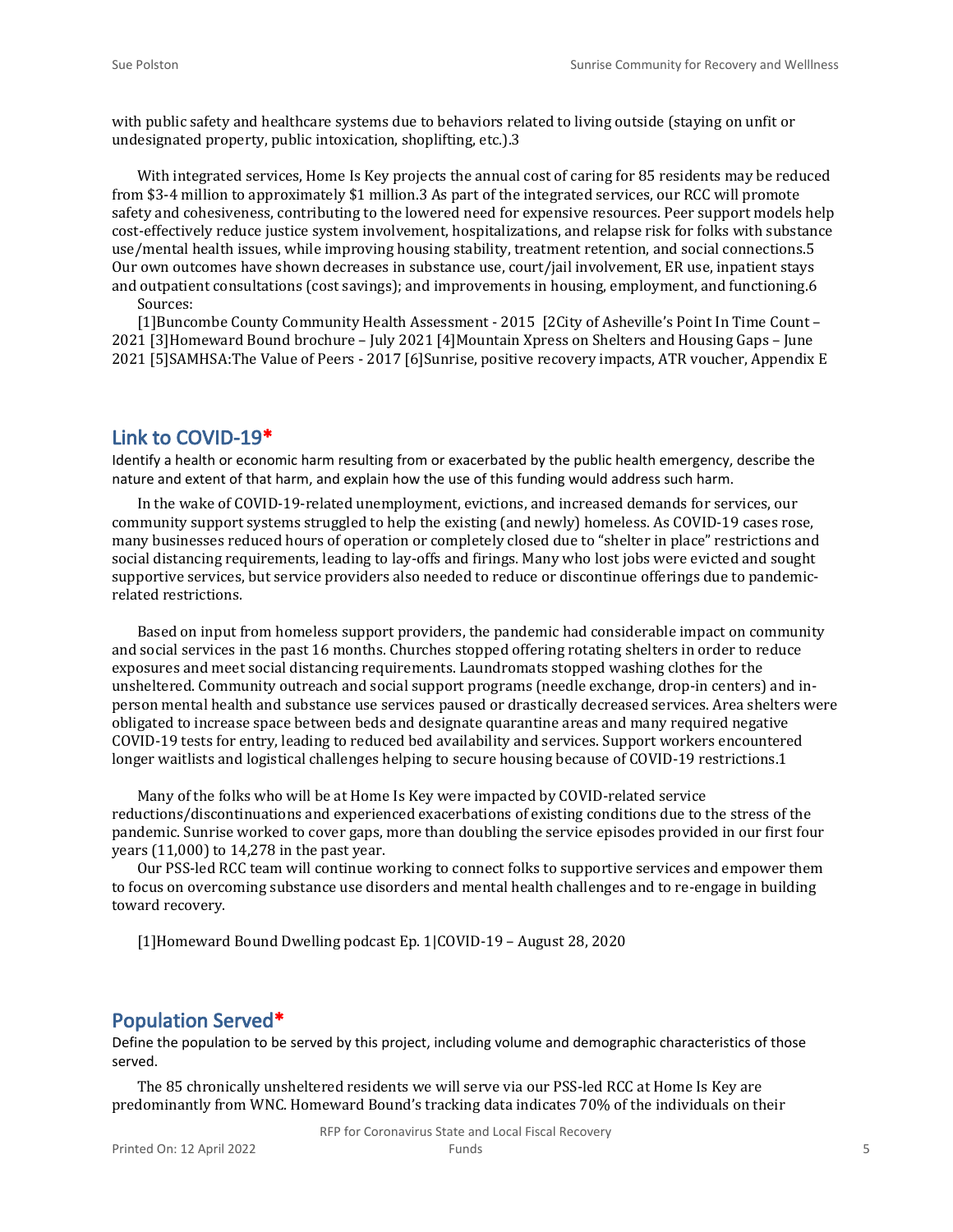chronic-by-name-list are from our local region. Approximately 83% report Buncombe County or another WNC county as the last place of residence, while another 7% report mid- to eastern-NC as the last place of residence.

The 2015 Buncombe County Community Health Assessment noted 1/3 of the homeless population has a serious mental illness or substance use disorder and 1/5 are domestic violence victims. The chronically unsheltered are the most vulnerable and have the greatest need for permanent housing. Many have lived outside for years and struggle with mental illness, substance use, and chronic health issues. They often have a history of interacting with public safety and healthcare systems due to behaviors related to surviving while living outside. This group's needs impose a heavy financial burden on our community. Homeward Bound indicates the national average cost per chronically homeless individual per year is \$30,000 to \$50,000), due to their greater need for and use of services (e.g., crisis centers, hospitals, ERs, ambulances, law enforcement).

The city's 2021 PIT count outlined key demographic characteristics of the area's homeless: Age: 93% were 18 or older Gender: 25.4% female; 74.2% male .2% transgender and .2% gender nonconforming Race/Ethnicity: Nearly 3% Hispanic/Latinx ethnicity Nearly 25% black Another 6% indigenous, Asian, or of multiple races

In June of 2021, Sunrise surveyed 9.7% of the 527 unsheltered population in the city's PIT count. When respondents were asked about their primary reason for inability to maintain long-term housing, 17.5% indicated substance use instability and another 17.5% identified mental health instability. We recognize the necessity of providing services that are informed by systemic racism, discrimination and equity concerns.

#### **Results\***

Describe the proposed impact of the project. List at least 3 performance measures that will be tracked and reported. If possible, include baselines and goals for each performance measure.

By operating our PSS-led RCC at Home Is Key, we envision positive recovery impacts in residents' engagement with services and improved overall functioning and wellbeing. As they work to increase recovery and balance, they will likely need (and seek) fewer high-cost services and require less intervention by EMS, mental health crisis services, law enforcement, and the courts.

Sunrise PSSs will conduct Self-Report Check-Ins (SCIs) with Home Is Key clients at regular intervals (e.g., at 1-, 3-, and 6-month intervals); timing will be determined in collaboration with Home Is Key.

Using baselines established through intake and the planning process, core performance measures will track at least the first three items initially, and likely many others, via the SCIs with Home Is Key residents:

Participation in peer support volunteering and training (goal to track interest/participation levels) Establishment/re-establishment of/participation in routine primary medical care (goal to track establishment of and participation in care)

Increased engagement with other services (mental health, job training, résumé or financial planning education)

Frequency of substance use (goal to decrease)

Number of times experienced mental health crises (goal to decrease)

Number of days since last engaged in crisis services for mental health (goal to decrease) Number of ER visits (goal to decrease)

RFP for Coronavirus State and Local Fiscal Recovery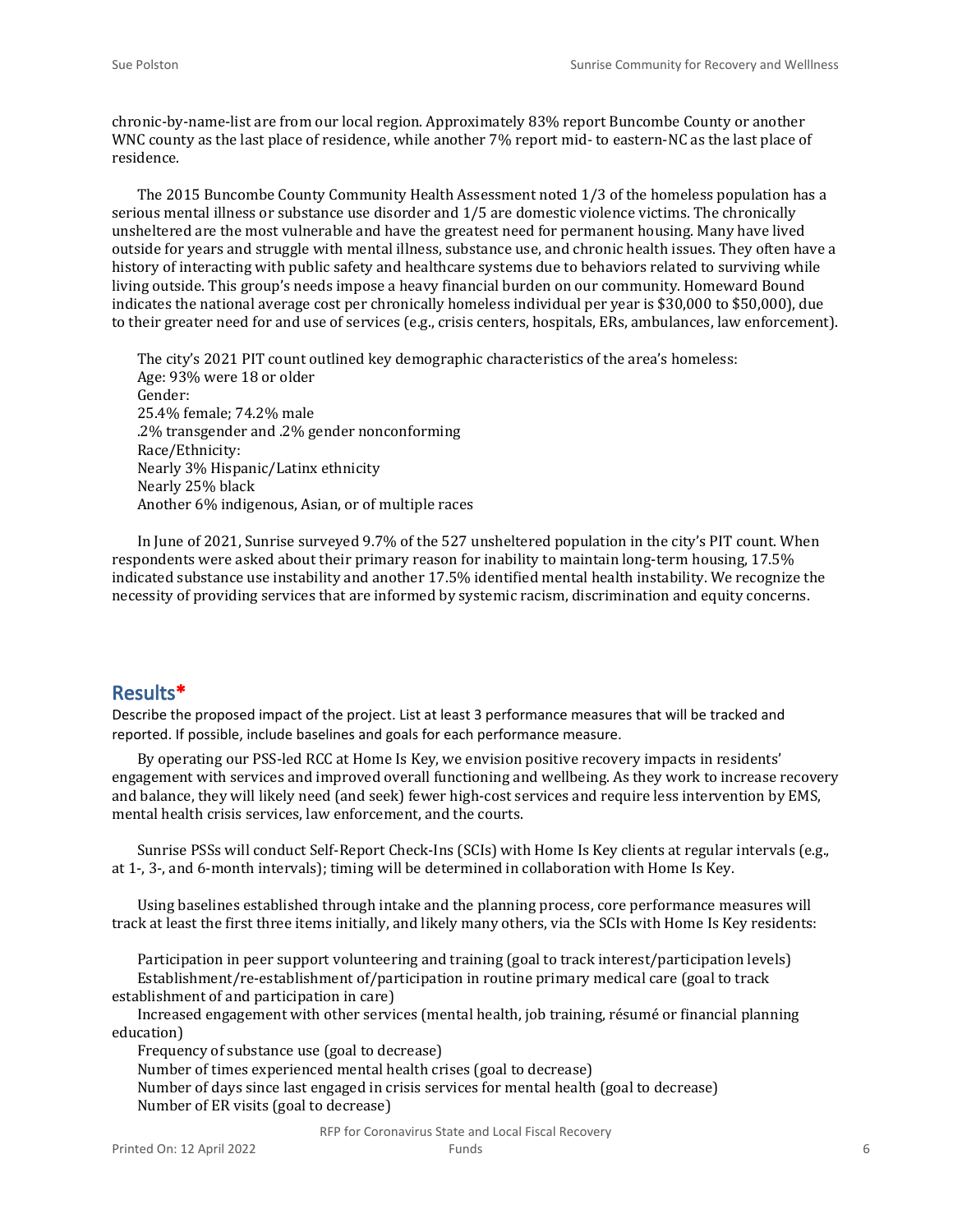Employment (goal to secure employment) Participation in financial planning/wellness activities (goal to track participation levels)

We have been in conversation with Home Is Key and plan to regularly collaborate with them regarding outcome data and tracking to ensure optimal efficiency and consistency across organizations.

We will also continue examining other areas of outcome data that we believe are critical to the recovery community and to our work (e.g., may incorporate an SCI item asking about Perceived Quality of Life).

#### **Evaluation\***

Describe the data collection, analysis, and quality assurance measures you will use to assure ongoing, effective tracking of contract requirements and outcomes.

Peer Support Specialists (PSSs) at the RCC will work with Home Is Key residents to ensure completion of Self-Report Check-Ins (SCIs) at appropriate time intervals. The SCIs will incorporate questions and rating items tying in key aspects of the Eight Dimensions of Wellness, as used by SAMSHA, including: emotional, environmental, financial, intellectual, occupational, physical, social, and spiritual.1

The SCIs will be used to gather self-reported input/data from residents on the following areas: engagement in peer support volunteering and training; establishment/re-establishment of/participation in routine primary medical care; and increased engagement with other services (mental health, job training, résumé or financial planning education).

In coordination with Home Is Key, our SCIs will also likely track aspects of self-reported substance use, mental health crises, ER use, need for/use of mental health crisis services, employment status, and others. Using the SCI data, we will be able to report on service/outreach completions and trends in various aspects of residents' functioning.

Each client's unique needs and abilities will be taken into account in completing the SCIs. PSSs will go over the SCI with residents to determine the best approach for self-reporting (e.g., filling out by hand, completing via online secure portal, or offering to read items aloud and assist with completion, if needed). Sunrise uses a Google Doc system to store and aggregate data for auto-generated reports, facilitating analysis of outcomes and allowing for assessment of items needing deeper review.

We create, design, and utilize our own unique data tracking plans and systems for each of our distinct programs. We will ensure that our tracking system for this project is tailored to meet the reporting requirements. We will also use the Recovery Data Portal (RDP) software.

Source: 1 - SAMHSA – Eight Dimensions of Wellness - 2017

#### **Equity Impact\***

How will this effort help build toward a just, equitable, and sustainable COVID-19 recovery? How are the root causes and/or disproportionate impacts of inequities addressed?

Homeward Bound notes many of the Home Is Key future residents are part of the chronically homeless population sleeping unsheltered outside in encampments, abandoned vehicles, behind buildings, etc. While some had been sleeping outside long-term prior to COVID-19 (due to shelter requirements, disallowance of pets, substance use, safety concerns, PTSD, feelings of disenfranchisement, etc.), this group's number grew dramatically from 2020 to 2021. During the pandemic, these folks became more scattered with less access to

RFP for Coronavirus State and Local Fiscal Recovery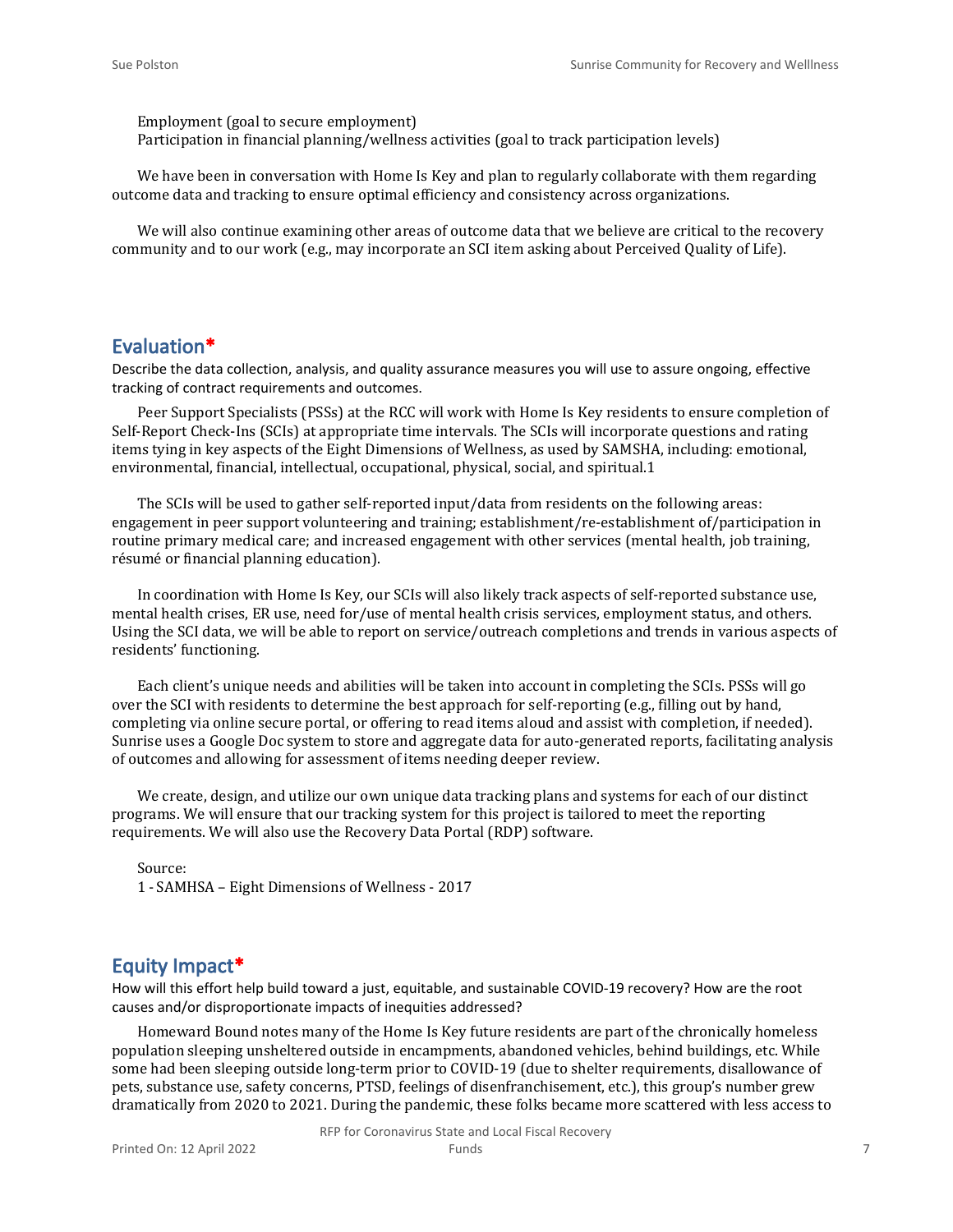(and availability of) programs and services. Because of COVID-19, shelters limited or discontinued offerings and there were drastic reductions or discontinuation of in-person mental health and substance use services.

Approximately 80% of the prospective Home Is Key clients have documented severe and persistent mental illness (SPMI) or substance use disorders and many have chronic health issues. Our PSS-led RCC will provide crucial services in supporting the residents as they address these areas. Our goal is to help remediate at least some of the inequities in service they experienced during COVID-19, while supporting their work on root causes of their co-occurring issues, leading to a more sustainable recovery with increased balance and wellbeing.

The city's 2021 PIT count listed nearly 30% of the area's homeless as black, indigenous, and persons of color. The disproportionate numbers of non-white people in unsheltered living point to the importance of this work. We recognize the critical necessity of providing services that are sensitive to and informed by an engaged awareness of systemic racism, discrimination, and equity issues. We are committed to this and have established relationships with non-white organizations such as Umoja, Beloved, and Jordan Peer Recovery. We also created a committee specifically focused on reviewing outreach and marketing materials to ensure our programming, practices, procedures, and protocols reflect equity and inclusion

#### **Project Partners\***

Identify any subcontractors you intend to use for the proposed scope of work. For each subcontractor listed, indicate:

- 1.) What products and/or services are to be supplied by that subcontractor and;
- 2.) What percentage of the overall scope of work that subcontractor will perform.

Also, list non-funded key partners critical to project.

Sunrise's key collaborative partner is Homeward Bound, who is developing the Home Is Key permanent supportive housing site where our PSS-led RCC services will be provided. We have been and will continue to be involved in regular collective planning with Homeward Bound to ensure the launch of our PSS-led RCC coincides with the planned opening of Home Is Key in December 2022.

We will also continue collaborative partnerships with Asheville-Buncombe Technical Community College (AB Tech) and with Goodwill for linkage to employment training and opportunities.

We plan to use a portion of this financial support, if awarded, to fund peer support specialist training provided virtually across the state by Vaya Health.

We anticipate some contracting for peer support training and alternative therapies such as acupuncture or Reiki. We do expect a variety of non-funded key partners (engaged by Homeward Bound/Home Is Key) who will be critical to our PSS-led RCC and with whom we will work closely. It is possible these will include psychiatry services provided by MAHEC, primary care medical services by the Appalachian Mountain Community Health Center/Dale Fell Health Center, EMS services by the county, and others yet to be identified.

#### **Capacity\***

Describe the background, experience, and capabilities of your organization or department as it relates to capacity for delivering the proposed project and managing federal funds.

Sunrise became a  $501(c)(3)$  nonprofit in 2015, after several years of recovery advocacy and organizing work. Our founders recognized the value of Peer Support Specialists (PSSs) and advocated for a local Recovery-Oriented System of Care (ROSC).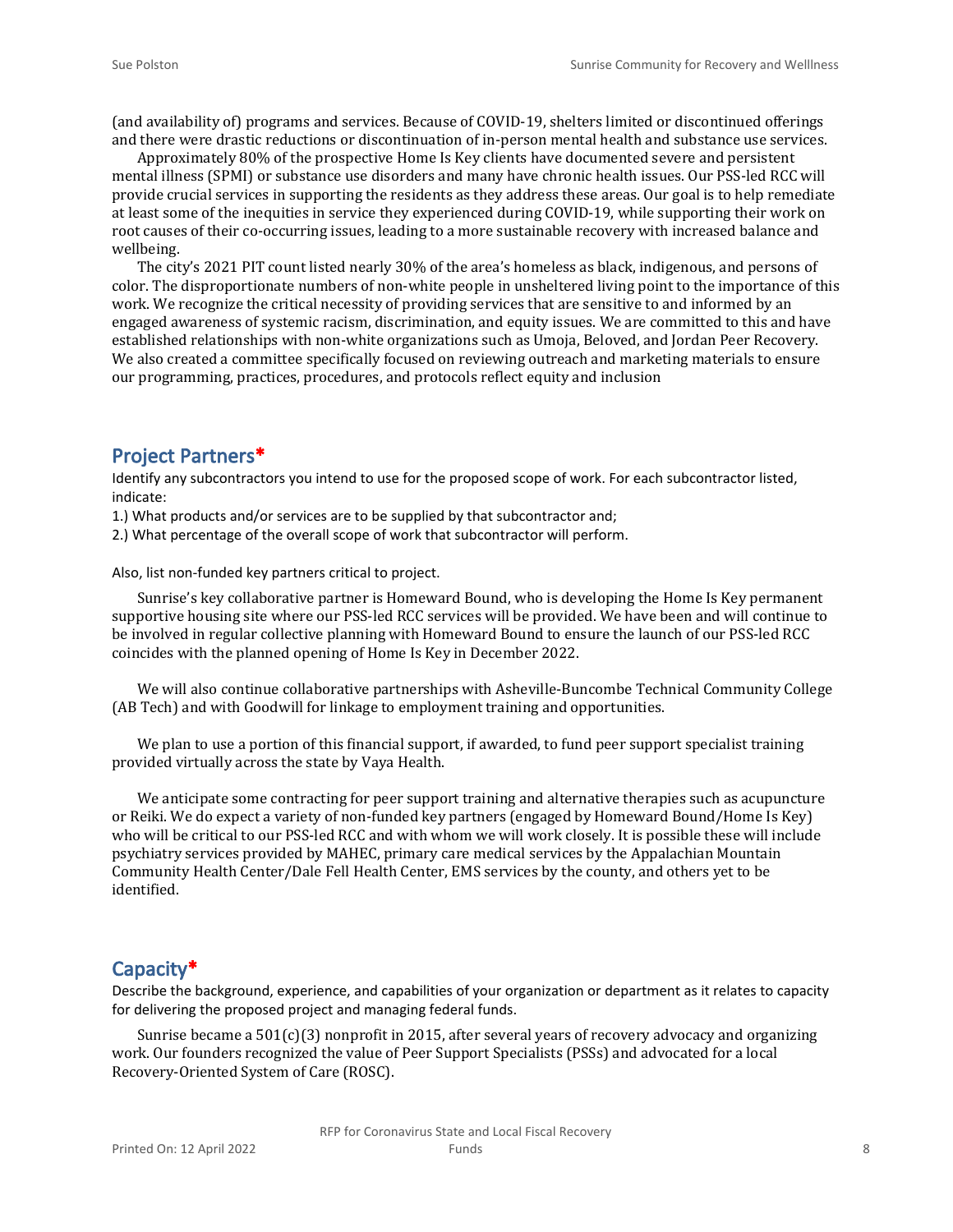Our mission is to empower individuals and the community to manage and overcome substance use disorders and mental health challenges.

We are the only peer-run organization in WNC, with over 60% of our board and 100% of our staff being persons in recovery. We are highly skilled in developing/providing accessible programs and services and effectively engaging those impacted by substance use and mental health difficulties—including folks experiencing poverty and homelessness, justice-involvement, or the effects of trauma.

The RCC model offers peer support, peer-led recovery groups, information about recovery resources and services, and volunteer and internship opportunities. Our RCC in Asheville serves as a hub for outreach, community education, and training, including Recovery Coach Academy and Wellness Recovery Action Plan.

In the past six years, we have provided over 24,000 episodes of peer support, training and recovery advocacy. We have partnered successfully with the county justice system to provide Peer Support Specialists as a significant part of their recovery support offerings. Many of us participate in numerous groups' boards and committees and are involved in organizing and supporting local, regional, and statewide recovery initiatives.

We have grown from a small, volunteer-driven, peer-led network to a successful, regional nonprofit organization and leading recovery resource. Our initial funding was \$50,000 from Recovery Communities of North Carolina and we are now diversely funded with an annual budget of over \$2,000,000. Our staff has grown from one paid PSS to 48 full- and part-time PSSs. We've also built strategic partnerships with community organizations and stakeholders and now operate 11 peer-led programs.

#### **Budget\***

Provide a detailed project budget including all proposed project revenues and expenditures, including explanations and methodology. For all revenue sources, list the funder and denote whether funds are confirmed or pending. For project expenses, denote all capital vs. operating costs, and reflect which specific expenses are proposed to be funded with one-time Buncombe County Recovery Funds.

Download a copy of the budget form [HERE](https://buncombecounty.org/common/community-investment/grants/early-childhood-education/Recovery-Funds-budget-template.xlsx). Complete the form, and upload it using the button below.

Home is Key Budget-Sunrise Community - Sheet1.pdf

#### **Special Considerations\***

Provide any other information that might assist the County in its selection.

Sunrise Community is the only 100% peer run and managed organization in WNC. These funds would support authentic peer support services in our community. Sunrise looks forward to continued partnerships and collaborations with Buncombe County.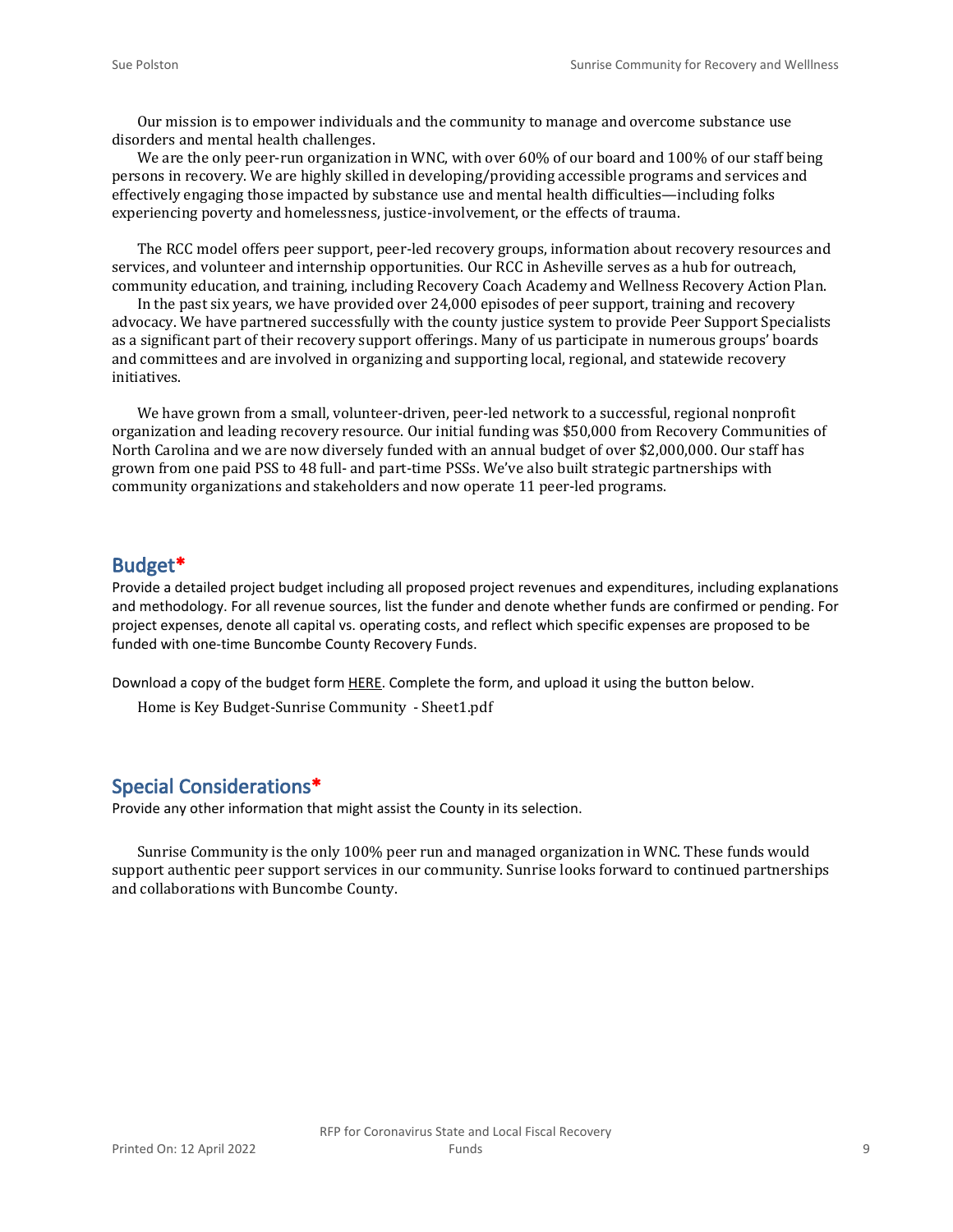## File Attachment Summary

### *Applicant File Uploads*

- IRS Non Profit status letter SUNRISE.pdf
- Home is Key Budget-Sunrise Community Sheet1.pdf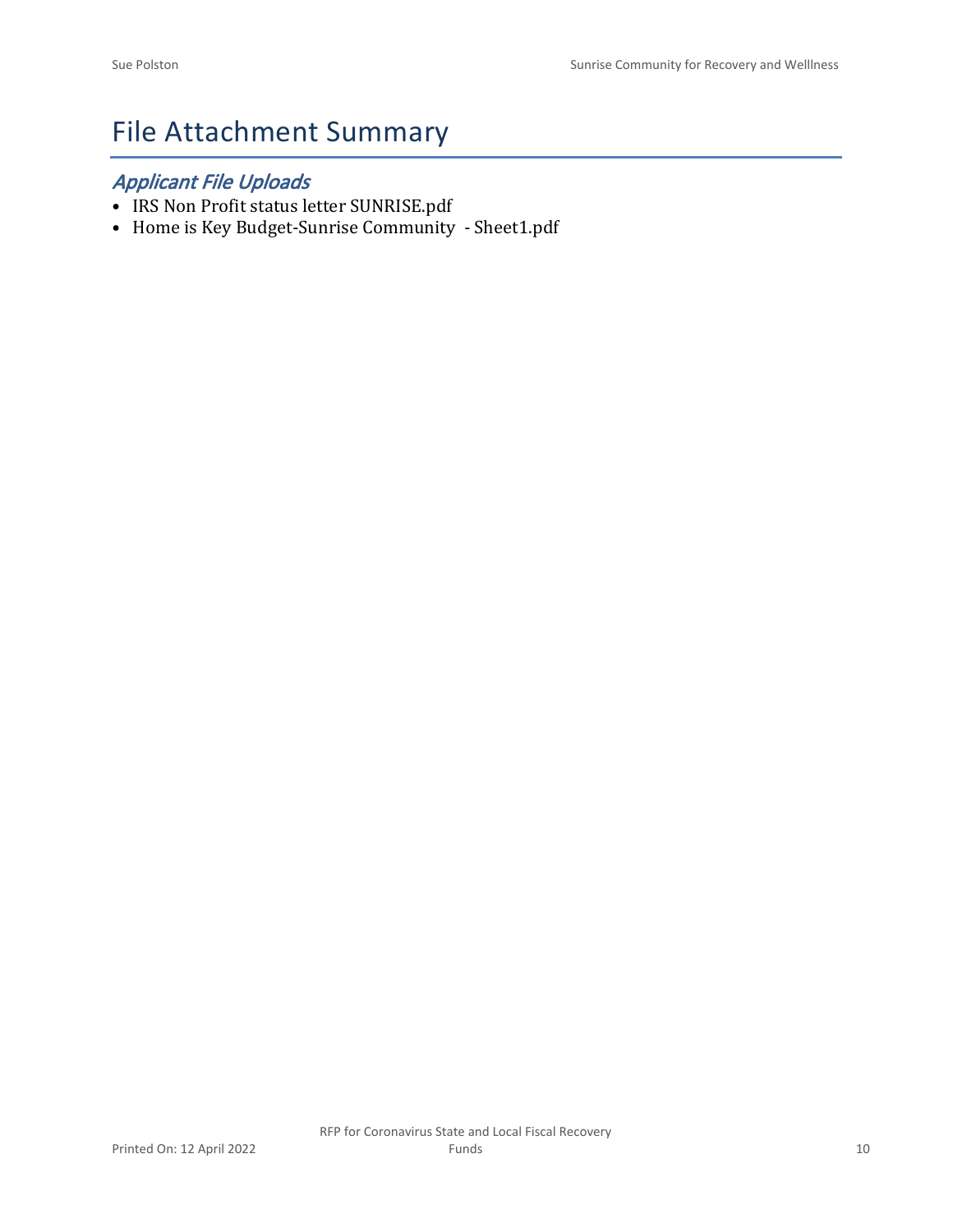OGDEN UT 84201-0038

In reply refer to: 4055250277<br>Feb. 10, 2017 LTR 4168C 0 20-5775122 000000 00 00034854

**BODC: TE** 

SUNRISE COMMUNITY FOR RECOVERY AND WELLNESS INC **% LARRY THOMPSON** PO BOX 845 ASHEVILLE NC 28802-0845

Employer ID Number: 20-5775122 Form 990 required: Yes

Dear Taxpayer:

This is in response to your request dated Dec. 29, 2016, regarding your tax-exempt status.

We issued you a determination letter in November 2007, recognizing you as tax-exempt under Internal Revenue Code (IRC) Section 501(c)

Our records also indicate you're not a private foundation as defined under IRC Section 509(a) because you're described in IRC Sections 509(a)(1) and 170(b)(1)(A)(vi).

Donors can deduct contributions they make to you as provided in IRC Section 170. You're also qualified to receive tax deductible bequests, legacies, devises, transfers, or gifts under IRC Sections 2055, 2106,

In the heading of this letter, we indicated whether you must file an annual information return. If a return is required, you must file Form 990, 990-EZ, 990-N, or 990-PF by the 15th day of the fifth month after the end of your annual accounting period. IRC Section 6033(j) provides<br>that, if you don't file a required annual information return or notice for three consecutive years, your exempt status will be automatically revoked on the filing due date of the third required return or notice.

For tax forms, instructions, and publications, visit www.irs.gov or call 1-800-TAX-FORM (1-800-829-3676).

If you have questions, call 1-877-829-5500 between 8 a.m. and 5 p.m., local time, Monday through Friday (Alaska and Hawaii follow Pacific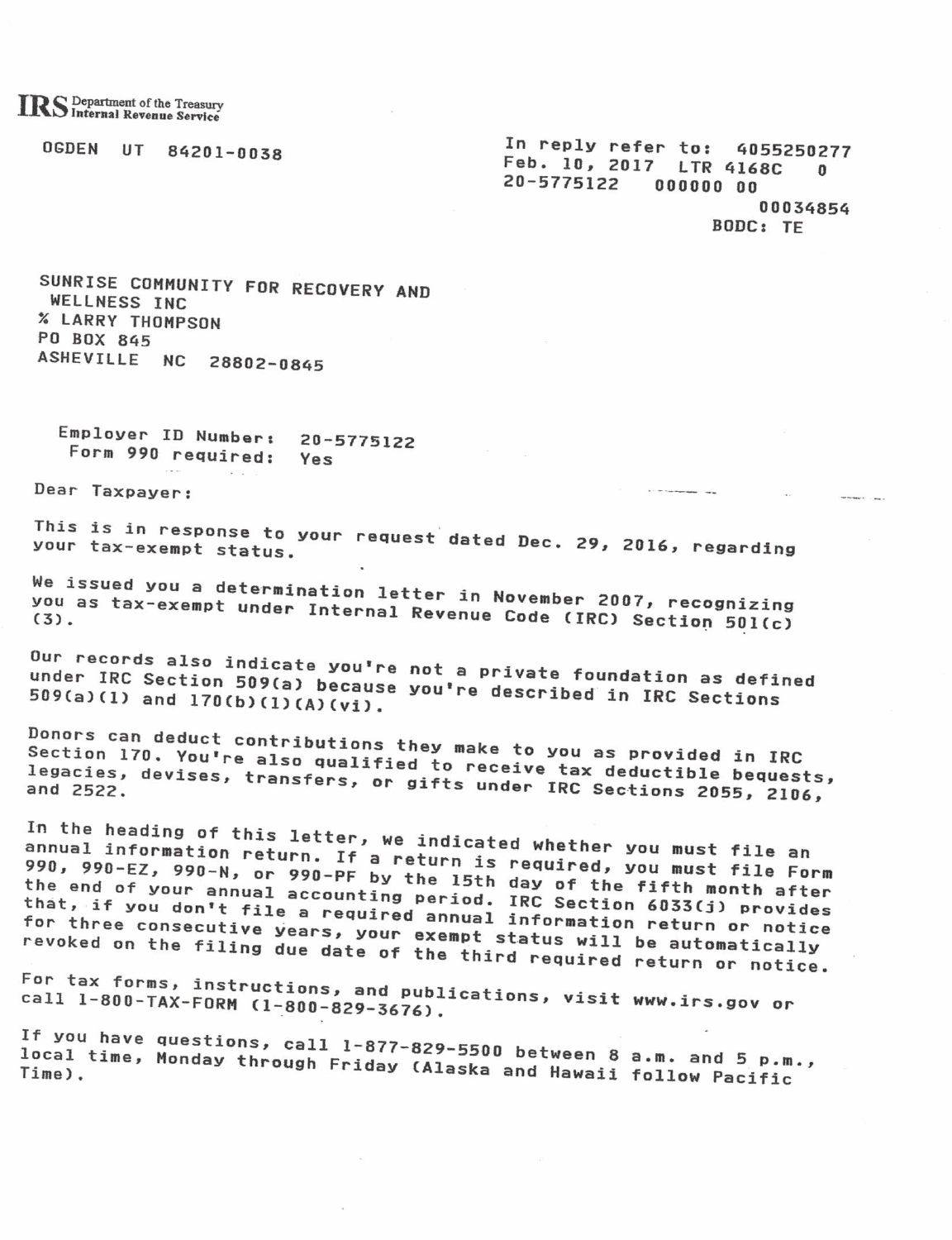4055250277 Feb. 10, 2017 LTR 4168C 0 20-5775122 000000 00  $\sim$ 00034855

*INRISE COMMUNITY FOR RECOVERY AND* VELLNESS INC **LARRY THOMPSON BOX 845** HEVILLE NC 28802-0845

 $\sim$ 

 $\frac{1}{2}$ 

 $\mathcal{A}=\mathcal{A}$  ,  $\mathcal{A}=\mathcal{A}$ 

 $\alpha$ 

Sincerely yours,

and the company of the company of the company of the company of the company of the company of the company of the company of the company of the company of the company of the company of the company of the company of the comp

own.

Jeffe

-92

Jeffrey I. Cooper Director, EO Rulings & Agreement

 $\sim$   $\sim$ 

 $\sim 10$ 

 $\mathcal{L}(\mathbf{r}) = \mathbf{r}$ 

 $\label{eq:3.1} (2) \qquad \ \ \, 2 \qquad \qquad \ \ \, 0 \qquad \ \ \, 2 \qquad \qquad$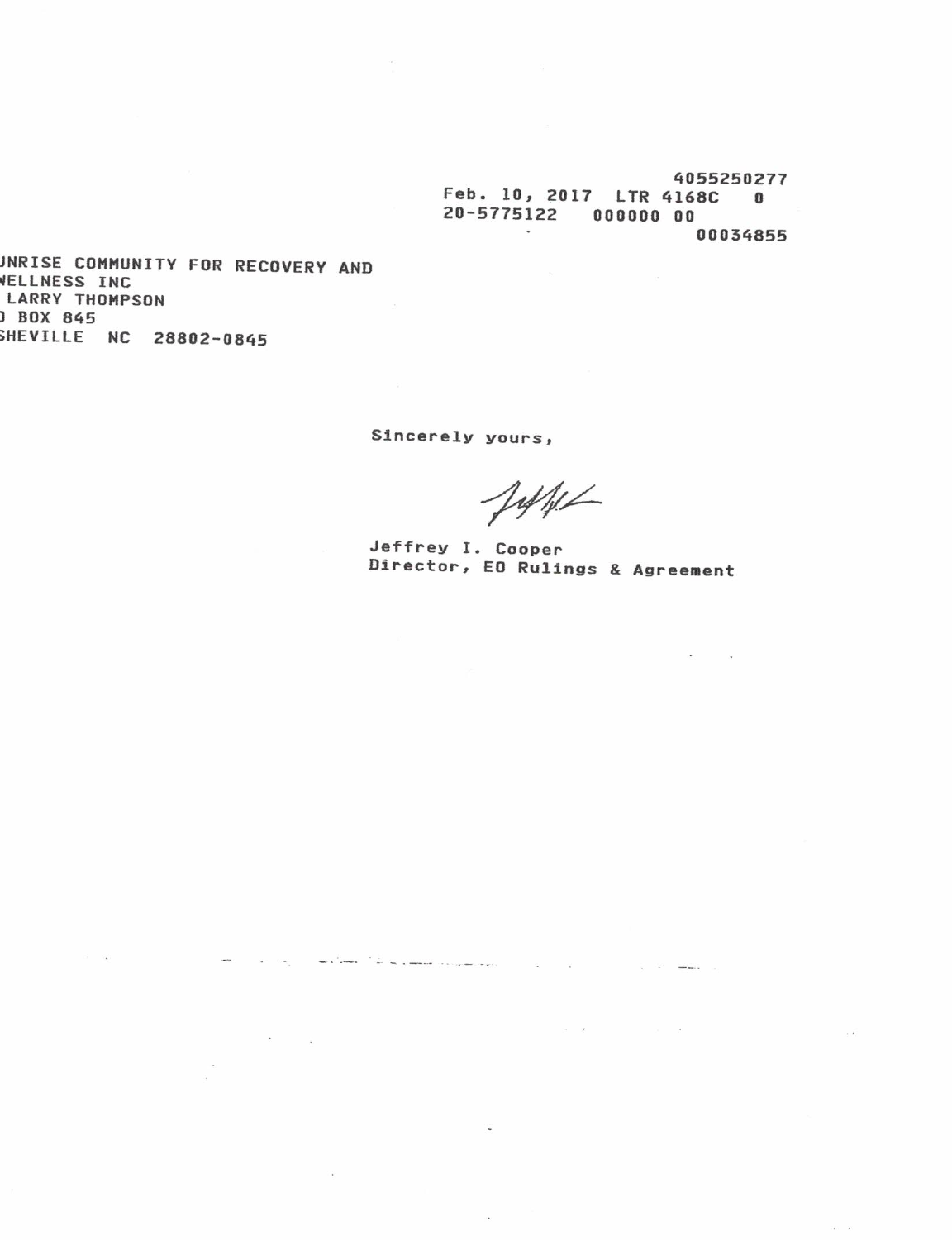| Organization<br>Name:                              | <b>Sunrise Community for Recovery Wellness</b>                           |                    |              |                                      |                                                                                                                                                               |
|----------------------------------------------------|--------------------------------------------------------------------------|--------------------|--------------|--------------------------------------|---------------------------------------------------------------------------------------------------------------------------------------------------------------|
| Project<br>Name:                                   | <b>Sunrise Peer Support-led Recovery Community Center at Home Is Key</b> |                    |              |                                      |                                                                                                                                                               |
| Amount<br>Requested:                               | \$862,251                                                                |                    |              |                                      |                                                                                                                                                               |
|                                                    |                                                                          |                    |              |                                      |                                                                                                                                                               |
|                                                    | <b>Proposed Project Revenue Funder</b>                                   |                    | Amount       | <b>Confirmed or Pending?</b>         | <b>Notes</b>                                                                                                                                                  |
| Proposed Buncombe COVID Recovery Funds             |                                                                          |                    | \$862,251    |                                      |                                                                                                                                                               |
| List other sources here                            |                                                                          |                    |              |                                      |                                                                                                                                                               |
| List other sources here                            |                                                                          |                    |              |                                      |                                                                                                                                                               |
| List other sources here                            |                                                                          |                    |              |                                      |                                                                                                                                                               |
| List other sources here                            |                                                                          |                    |              |                                      |                                                                                                                                                               |
| List other sources here                            |                                                                          |                    |              |                                      |                                                                                                                                                               |
| List other sources here<br>List other sources here |                                                                          |                    |              |                                      |                                                                                                                                                               |
| List other sources here                            |                                                                          |                    |              |                                      |                                                                                                                                                               |
| List other sources here                            |                                                                          |                    |              |                                      |                                                                                                                                                               |
| List other sources here                            |                                                                          |                    |              |                                      |                                                                                                                                                               |
| List other sources here                            |                                                                          |                    |              |                                      |                                                                                                                                                               |
| List other sources here                            |                                                                          |                    |              |                                      |                                                                                                                                                               |
| List other sources here                            |                                                                          |                    |              |                                      |                                                                                                                                                               |
| List other sources here                            |                                                                          |                    |              |                                      |                                                                                                                                                               |
| <b>Total</b>                                       |                                                                          | \$862,251          |              |                                      |                                                                                                                                                               |
|                                                    |                                                                          |                    |              |                                      |                                                                                                                                                               |
| Proposed<br>Project<br><b>Expenses</b>             | <b>Proposed Recovery Funds</b>                                           | <b>Other Funds</b> | <b>Total</b> | <b>Capital or Operating Expense?</b> | <b>Notes</b>                                                                                                                                                  |
| List expenses                                      |                                                                          |                    |              |                                      |                                                                                                                                                               |
| here                                               | Operations Director .5 FTE                                               |                    | \$29,120     | Operating                            | Oversee daily operatioms for the organization                                                                                                                 |
| List expenses<br>here                              | 12% Fringe                                                               |                    | \$3,494      | Operating                            | 12% OF EACH SALARY FOR Payroll fees, taxes, insurance,<br>Lantern Health Membership, Delta Dental insurance, onboarding<br>(background check, DL checks, ETC) |
| List expenses<br>here                              | RCC Coordinator .5 FTE                                                   |                    | \$24,960     | Operating                            | \$24/ hr .5 FTE                                                                                                                                               |
| List expenses<br>here                              | 12% Fringe                                                               |                    | \$2,995      | Operating                            | 12% OF EACH SALARY FOR Payroll fees, taxes, insurance,<br>Lantern Health Membership, Delta Dental insurance, onboarding<br>(background check, DL checks, ETC) |
| List expenses<br>here                              | Laptop and printer for Coord.                                            |                    | \$1,300      | Capital                              | 1000 for laptop and 300 for printer                                                                                                                           |
| List expenses<br>here                              | 4 RCC Support Staff FTE                                                  |                    | \$166,400.00 | Operating                            | \$20/ hr FTE 4 Staff                                                                                                                                          |
| List expenses<br>here                              | 12% Fringe                                                               |                    | \$19,968.00  | Operating                            | 12% OF EACH SALARY FOR Payroll fees, taxes, insurance,<br>Lantern Health Membership, Delta Dental insurance, onboarding<br>(background check, DL checks, ETC) |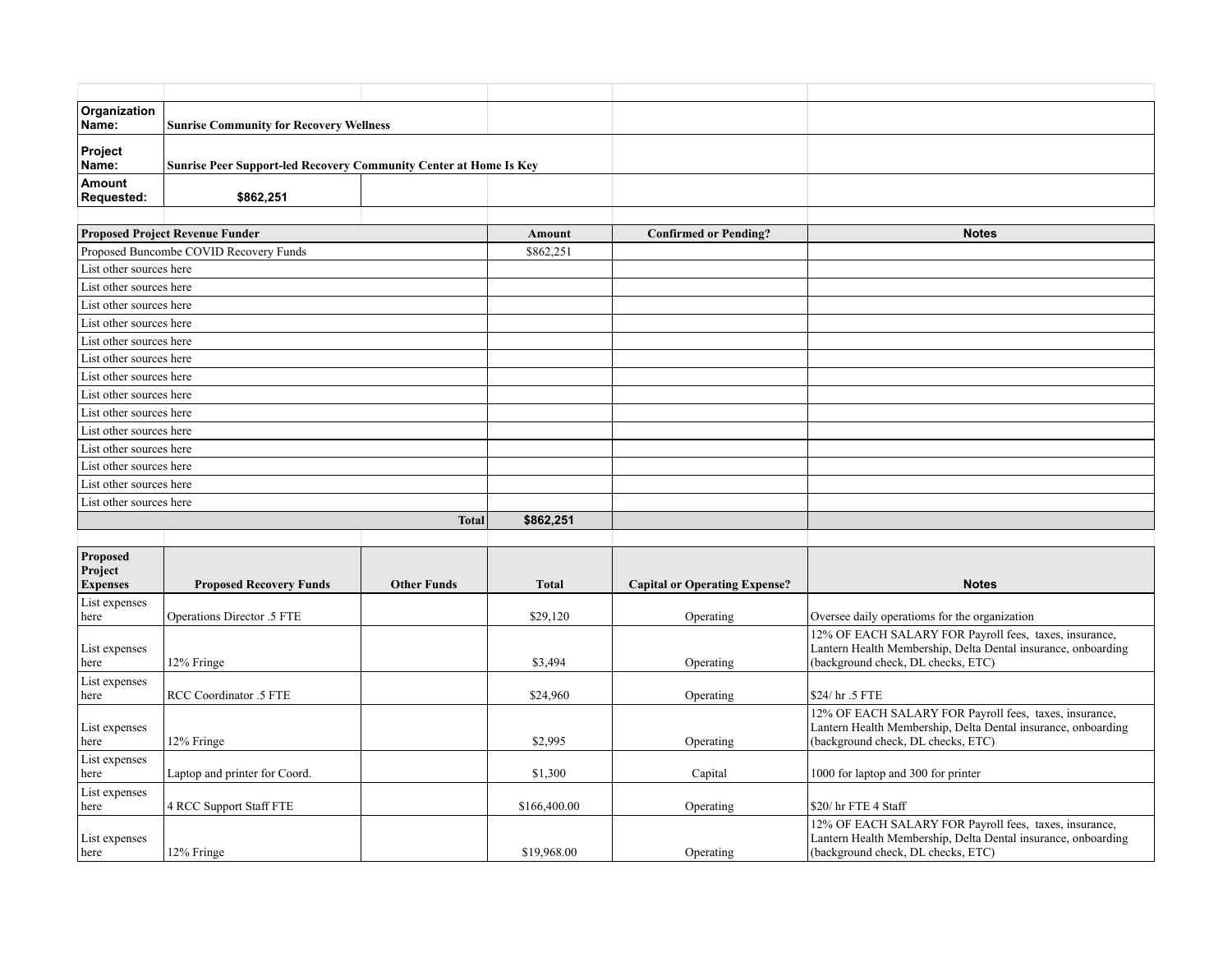| List expenses<br>here | <b>Staff Development</b>                  | \$2,500.00   | Operating         | Mental Health First Aid, Recovery Coach, De-escalation, ECPR,<br>CPR, Etc.                                                                                                                                  |
|-----------------------|-------------------------------------------|--------------|-------------------|-------------------------------------------------------------------------------------------------------------------------------------------------------------------------------------------------------------|
| List expenses<br>here | Drop in center phone                      | \$1,000.00   | Capital/Operating | Phone-\$520 Service 12 mos-\$480                                                                                                                                                                            |
| List expenses<br>here | Subcontracting                            | \$5,000.00   | Operating         | not limited to: Holistic practitioners, Reiki, Sound Healing,<br>therapeutic massage, aromatherapy, etc.) Funds will be used as<br>stated, dependent upon costs and availability at the time of utilization |
| List expenses<br>here | Intern Stipend                            | \$7,800.00   | Operating         | Residents living at the Home is Key project will have the opportunity<br>to learn more about peer support while interning in the drop in<br>center. This will be a 4 week paid internship at \$150 per week |
| List expenses<br>here | Zoom Account                              | \$200.00     | Operating         | Zoom acct for RCC 14/month                                                                                                                                                                                  |
| List expenses<br>here | <b>Office Supplies/Marketing Material</b> | \$1,000.00   | Capital           | general office supplies, flyers for events at the center, business cards,<br>etc.                                                                                                                           |
| List expenses<br>here | <b>Bookepping Services</b>                | \$1,000.00   | Operating         |                                                                                                                                                                                                             |
| List expenses<br>here | 10% Overhead                              | \$22,014.00  | Operating         |                                                                                                                                                                                                             |
| List expenses<br>here | <b>Total for year 2022</b>                | \$288,752    |                   | Total for year $1 \text{ } $220,146 + 10\%$ overhead(22,014)= \$242,160                                                                                                                                     |
| List expenses<br>here |                                           |              |                   |                                                                                                                                                                                                             |
| List expenses<br>here | Operations Director .5 FTE                | \$29,120     | Operating         | Oversee daily operations for the organization.                                                                                                                                                              |
| List expenses<br>here | 12% Fringe                                | \$3,494      | Operating         | 12% OF EACH SALARY FOR Payroll fees, taxes, insurance,<br>Lantern Health Membership, Delta Dental insurance, onboarding<br>(background check, DL checks, ETC)                                               |
| List expenses<br>here | RCC Coordinator .5 FTE                    | \$24,960     | Operating         | \$24/ hr .5 FTE                                                                                                                                                                                             |
| List expenses<br>here | 12% Fringe                                | \$2,995      | Operating         | 12% OF EACH SALARY FOR Payroll fees, taxes, insurance,<br>Lantern Health Membership, Delta Dental insurance, onboarding<br>(background check, DL checks, ETC)                                               |
| List expenses<br>here | 4 RCC Support Staff FTE                   | \$166,400.00 | Operating         | \$20/ hr FTE 4 Staff                                                                                                                                                                                        |
| List expenses<br>here | 12% Fringe                                | \$19,968.00  | Operating         | 12% OF EACH SALARY FOR Payroll fees, taxes, insurance,<br>Lantern Health Membership, Delta Dental insurance, onboarding<br>(background check, DL checks, ETC)                                               |
| List expenses<br>here | <b>Staff Development</b>                  | \$2,500.00   | Operating         | Mental Health First Aid, Recovery Coach, De-escalation, ECPR,<br>CPR, Etc.                                                                                                                                  |
| List expenses<br>here | Drop in center phone                      | \$480.00     | Operating         | Service 12 mos-\$480                                                                                                                                                                                        |
| List expenses<br>here | Subcontracting                            | \$5,000.00   | Operating         | not limited to: Holistic practitioners, Reiki, Sound Healing,<br>therapeutic massage, aromatherapy, etc.) Funds will be used as<br>stated, dependent upon costs and availability at the time of utilization |
| List expenses<br>here | Intern Stipend                            | \$7,800.00   | Operating         | Residents living at the Home is Key project will have the opportunity<br>to learn more about peer support while interning in the drop in<br>center. This will be a 4 week paid internship at \$150 per week |
| List expenses<br>here | Zoom Account                              | \$200.00     | Operating         | Zoom acct for RCC 14/month                                                                                                                                                                                  |